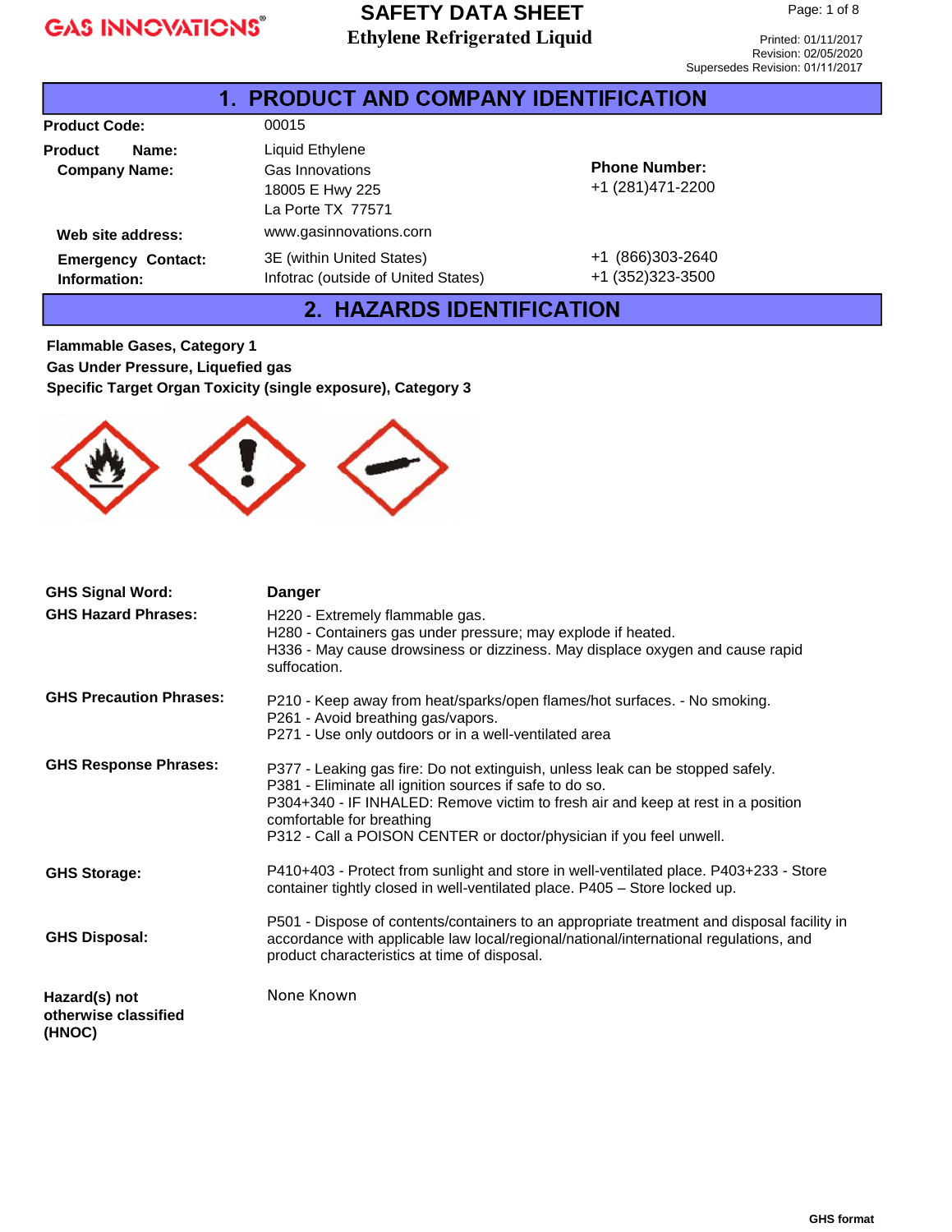### **SAFETY DATA SHEET Ethylene Refrigerated Liquid**

| <b>3. COMPOSITION/INFORMATION ON INGREDIENTS</b>                              |                             |                                                             |                                                                                                                                                                                                                                                                                                                                                                             |
|-------------------------------------------------------------------------------|-----------------------------|-------------------------------------------------------------|-----------------------------------------------------------------------------------------------------------------------------------------------------------------------------------------------------------------------------------------------------------------------------------------------------------------------------------------------------------------------------|
| CAS#                                                                          |                             | <b>Hazardous Components (Chemical Name)</b>                 | <b>Concentration</b>                                                                                                                                                                                                                                                                                                                                                        |
| 74-85-1                                                                       | Ethylene                    |                                                             | 100 %                                                                                                                                                                                                                                                                                                                                                                       |
|                                                                               |                             | <b>4. FIRST AID MEASURES</b>                                |                                                                                                                                                                                                                                                                                                                                                                             |
| <b>Emergency and First Aid</b><br>Procedures:                                 |                             |                                                             |                                                                                                                                                                                                                                                                                                                                                                             |
| In Case of Inhalation:                                                        |                             | give oxygen. Get medical attention immediately.             | Move to fresh air. If breathing stops, provide artificial respiration. If breathing is difficult,                                                                                                                                                                                                                                                                           |
| In Case of Skin Contact:                                                      |                             | medical attention.                                          | Contact with evaporating liquid may cause freeze injury. DO NOT USE HOT WATER. Get                                                                                                                                                                                                                                                                                          |
| In Case of Eye Contact:                                                       |                             | Flush eyes and skin with warm water. Get medical attention. | Contact with evaporating liquid may cause freeze injury. DO NOT USE HOT WATER.                                                                                                                                                                                                                                                                                              |
| In Case of Ingestion:                                                         |                             | Not likely, due to form of the product.                     |                                                                                                                                                                                                                                                                                                                                                                             |
| <b>Most important</b><br>Symptoms and effects,<br>both acute and delayed:     |                             | Narcotic effect                                             |                                                                                                                                                                                                                                                                                                                                                                             |
| <b>Hazard and Treatment:</b>                                                  |                             | nausea. Treat symptomatically.                              | Vapors have a narcotic effect and may cause headache, fatigue, dizziness and                                                                                                                                                                                                                                                                                                |
|                                                                               |                             | <b>5. FIRE FIGHTING MEASURES</b>                            |                                                                                                                                                                                                                                                                                                                                                                             |
| <b>General fire hazards:</b>                                                  |                             | float and may ignite.                                       | Extremely flammable liquid and gas - may cause flash fire. Stop flow of gas. Allow gas<br>to burn if flow cannot be shut off immediately. Apply water from safe distance to cool<br>container and protect surrounding area. USE WATER WITH CAUTION. Material will                                                                                                           |
| <b>Extinguishing media</b><br><b>Suitable extinguishing</b><br>media:         |                             | Water spray. Dry chemical. Carbon Dioxide. Foam.            |                                                                                                                                                                                                                                                                                                                                                                             |
| Unsuitable extinguishing<br>media:                                            |                             | No data available.                                          |                                                                                                                                                                                                                                                                                                                                                                             |
| <b>Special hazard arising</b><br>from the substance or<br>mixture:            |                             | due to bulk polymerization. Heating may cause an explosion. | Gas may cause a flash fire or ignite explosively. Gas may travel considerable distance to<br>a source of ignition and flash back. Prevent buildup of vapors or gases to explosive<br>concentrations. Fire or excessive heat may result in rupture of container due to release<br>of significant amounts of gases. Fire or excessive heat may result in rupture of container |
| <b>Advices for firefighters</b><br><b>Special firefighting</b><br>procedures: |                             |                                                             | Fight fire from a protected location. Water may be ineffective in fighting the fire.                                                                                                                                                                                                                                                                                        |
| <b>Special protective</b>                                                     | equipment for fire-fighters | fire.                                                       | Self-contained breathing apparatus and full protective clothing must be worn in case of                                                                                                                                                                                                                                                                                     |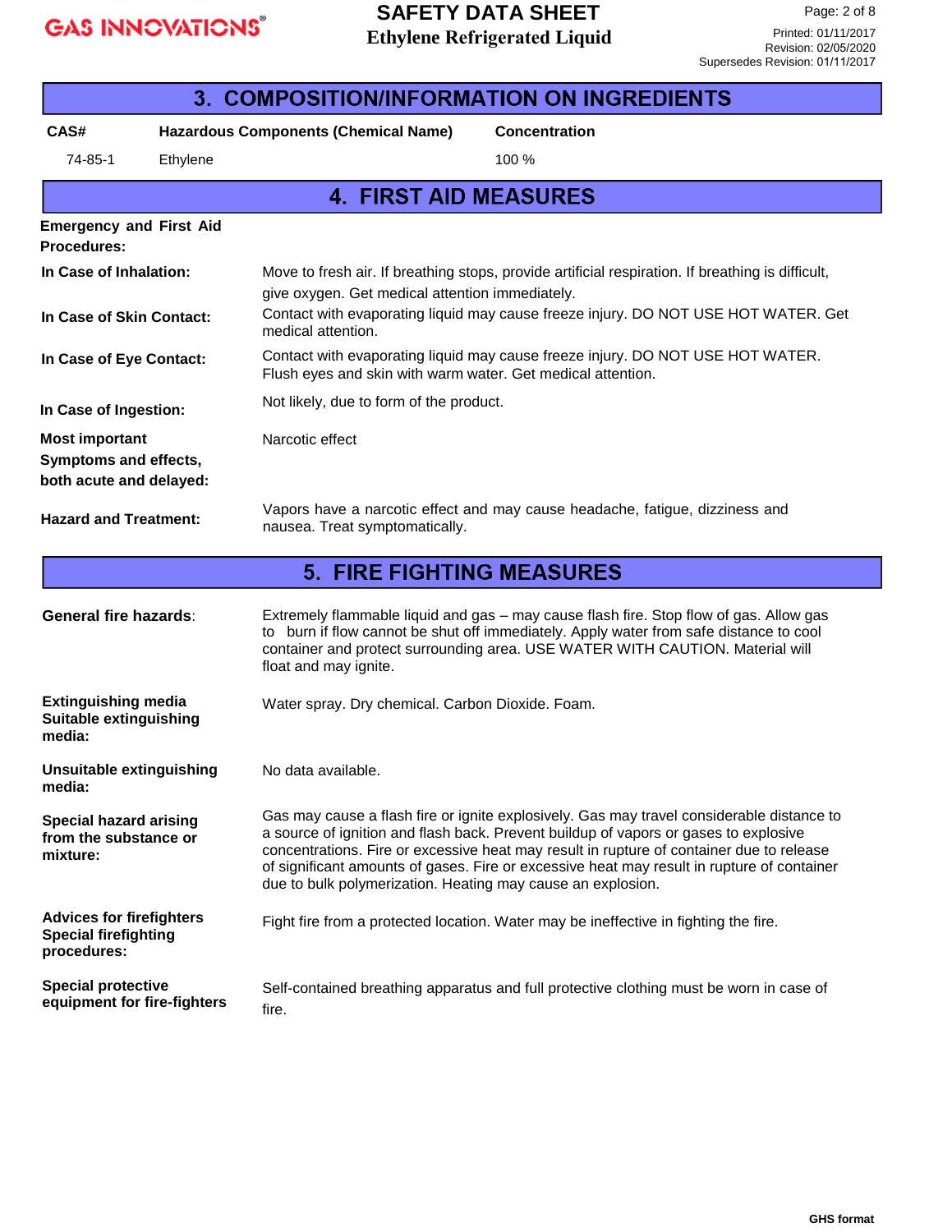### **SAFETY DATA SHEET Ethylene Refrigerated Liquid**

Page: 3 of 8

Printed: 01/11/2017 Revision: 02/05/2020 Supersedes Revision: 01/11/2017

|                                                                                                                                                   |                                                                                                                                                                                                                                                                                                                                                                                                                                                                                                                                                                                                               |             | <b>6. ACCIDENTAL RELEASE MEASURES</b> |                                                                                                                                                                                                                                                                                                                                                                                 |
|---------------------------------------------------------------------------------------------------------------------------------------------------|---------------------------------------------------------------------------------------------------------------------------------------------------------------------------------------------------------------------------------------------------------------------------------------------------------------------------------------------------------------------------------------------------------------------------------------------------------------------------------------------------------------------------------------------------------------------------------------------------------------|-------------|---------------------------------------|---------------------------------------------------------------------------------------------------------------------------------------------------------------------------------------------------------------------------------------------------------------------------------------------------------------------------------------------------------------------------------|
| Precautions,<br><b>Protective</b><br>protective equipment and<br>emergency procedures:                                                            | Wear appropriate personal protective equipment.                                                                                                                                                                                                                                                                                                                                                                                                                                                                                                                                                               |             |                                       |                                                                                                                                                                                                                                                                                                                                                                                 |
| Environmental<br><b>Precautions:</b>                                                                                                              | Avoid release to the environment.                                                                                                                                                                                                                                                                                                                                                                                                                                                                                                                                                                             |             |                                       |                                                                                                                                                                                                                                                                                                                                                                                 |
| <b>Methods and material for</b><br><b>Containment and cleaning</b><br>Up:                                                                         | drains, sewers or streams.                                                                                                                                                                                                                                                                                                                                                                                                                                                                                                                                                                                    |             |                                       | Evacuate area. Ventilate well, stop flow of gas or liquid if possible. Remove ignition sources.<br>Do not allow chemical to enter confined spaces such as sewers due to explosion risk.<br>Sewers designed to preclude formation of explosive concentrations of vapor may be permit<br>Use water spray to protect workers attempting to stop leak. Prevent runoff from entering |
|                                                                                                                                                   |                                                                                                                                                                                                                                                                                                                                                                                                                                                                                                                                                                                                               |             | <b>7. HANDLING AND STORAGE</b>        |                                                                                                                                                                                                                                                                                                                                                                                 |
| <b>Precautions To Be Taken</b><br>Handling:<br><b>Conditions for safe</b><br>storage, including any<br>incompatibilities:<br>Specific end use(s): | Avoid contact with eyes, skin, and clothing. Avoid breathing gas. Use only with adequate<br>ventilation. Wash thoroughly after handling.<br>Keep away from heat. Store in a cool place. Protect from contamination. Protect from light.<br>Contents under pressure. Do not puncture or incinerate container. Do not expose to heat. Do<br>not enter storage area unless it is adequately ventilated. Keep container tightly closed in<br>cool, well ventilated place. Comply with all national, state, and local codes pertaining to the<br>storage, handling, dispensing, and disposal of flammable liquids. |             |                                       |                                                                                                                                                                                                                                                                                                                                                                                 |
|                                                                                                                                                   | <b>Chemical Intermediate</b>                                                                                                                                                                                                                                                                                                                                                                                                                                                                                                                                                                                  |             |                                       |                                                                                                                                                                                                                                                                                                                                                                                 |
| <b>Control parameters</b><br><b>Occupational exposure limits</b>                                                                                  | 8. EXPOSURE CONTROLS/PERSONAL PROTECTION<br>Country specific exposure limits have not been established or are not applicable unless listed<br>below.                                                                                                                                                                                                                                                                                                                                                                                                                                                          |             |                                       |                                                                                                                                                                                                                                                                                                                                                                                 |
|                                                                                                                                                   | <b>Chemical Name</b>                                                                                                                                                                                                                                                                                                                                                                                                                                                                                                                                                                                          | <b>Type</b> | <b>Exposure Limit values</b>          | Source                                                                                                                                                                                                                                                                                                                                                                          |
|                                                                                                                                                   | ethylene                                                                                                                                                                                                                                                                                                                                                                                                                                                                                                                                                                                                      | <b>TWA</b>  | 200 ppm                               | US. ACGIH Threshold Limit Values<br>(01 2010)                                                                                                                                                                                                                                                                                                                                   |
| <b>Exposure controls</b><br>Appropriate engineering<br>controls:                                                                                  | Good general ventilation (typically 10 air changes per hour) should be used. Ventilation rates<br>should be matched to conditions. If applicable, use process enclosures, local exhaust<br>ventilation, or other engineering controls to maintain airborne levels below recommended<br>exposure limits. If exposure limits have not been established, maintain airborne levels to an<br>acceptable level.                                                                                                                                                                                                     |             |                                       |                                                                                                                                                                                                                                                                                                                                                                                 |
| <b>General Information:</b>                                                                                                                       | Eye bath. Washing facilities. Safety shower.                                                                                                                                                                                                                                                                                                                                                                                                                                                                                                                                                                  |             |                                       |                                                                                                                                                                                                                                                                                                                                                                                 |
| <b>Eye/face Protection:</b>                                                                                                                       | Wear safety glasses with side shields (or goggles) and a face shield. Wear a full-face<br>respirator, if needed.                                                                                                                                                                                                                                                                                                                                                                                                                                                                                              |             |                                       |                                                                                                                                                                                                                                                                                                                                                                                 |
| <b>Skin protection</b><br>Hand protection:                                                                                                        | Wear chemical-resistant gloves, footwear, and protective clothing appropriate for the risk of<br>exposure. Contact health and safety professional or manufacturer for specific information.                                                                                                                                                                                                                                                                                                                                                                                                                   |             |                                       |                                                                                                                                                                                                                                                                                                                                                                                 |
| Other:                                                                                                                                            | No data available.                                                                                                                                                                                                                                                                                                                                                                                                                                                                                                                                                                                            |             |                                       |                                                                                                                                                                                                                                                                                                                                                                                 |
| <b>Respiratory Protection:</b>                                                                                                                    | If engineering controls do not maintain airborne concentrations below recommended exposure<br>limits or to an acceptable level, an approved respirator must be worn. In the USA, if respirator<br>are used, a program should be instituted to assure compliance with OSHA Standard 63 FR<br>1152, January 8, 1198. Respiratory type: Air-purifying respirator with an appropriate,<br>government approved air purifying filter, cartridge or canister. Contact health and safety<br>professional or manufacturer for specific information.                                                                    |             |                                       |                                                                                                                                                                                                                                                                                                                                                                                 |
| <b>Hygiene measures:</b>                                                                                                                          | Observe good industrial hygiene practices                                                                                                                                                                                                                                                                                                                                                                                                                                                                                                                                                                     |             |                                       |                                                                                                                                                                                                                                                                                                                                                                                 |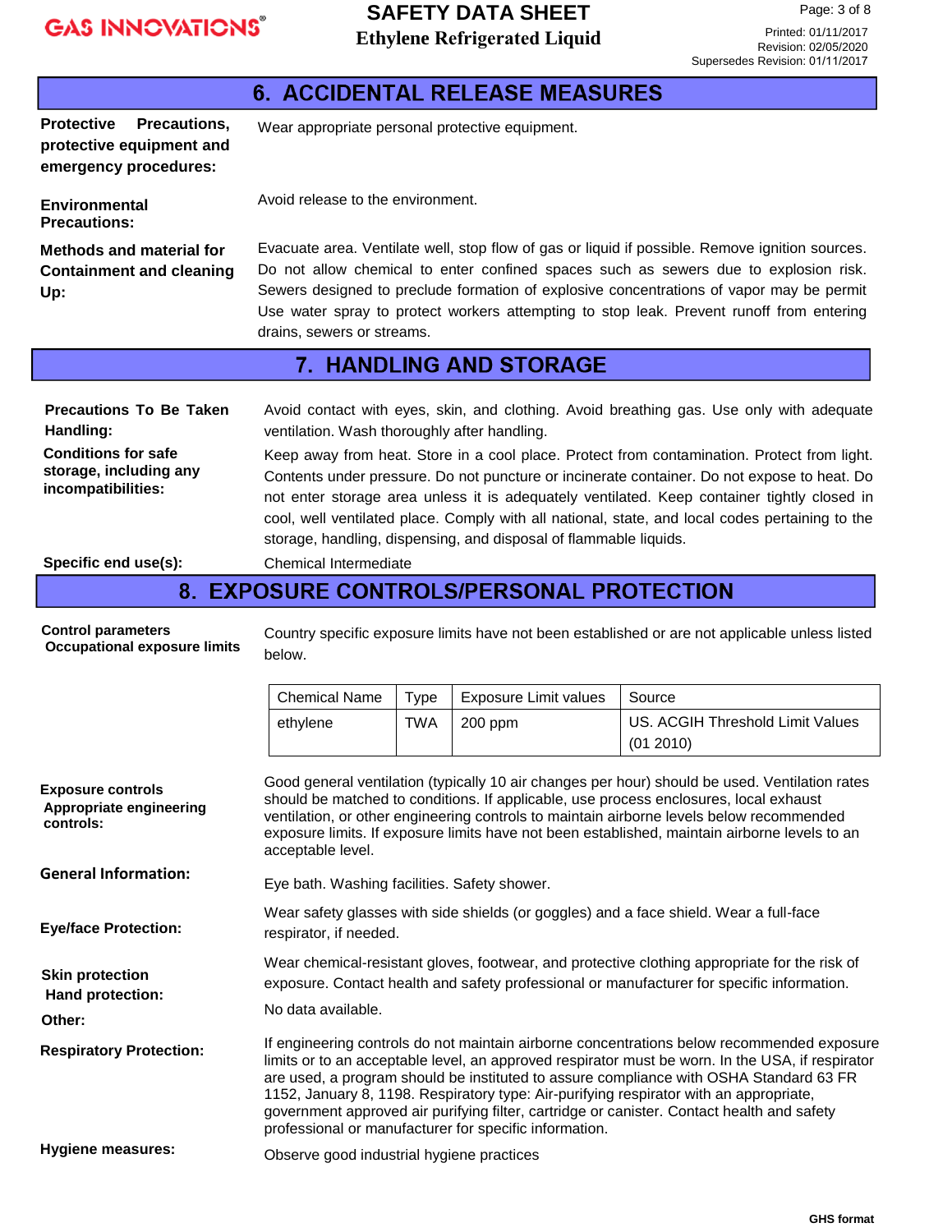### **SAFETY DATA SHEET Ethylene Refrigerated Liquid**

Printed: 01/11/2017 Revision: 02/05/2020 Supersedes Revision: 01/11/2017

|                               | しぃしい                                       |
|-------------------------------|--------------------------------------------|
|                               | <b>9. PHYSICAL AND CHEMICAL PROPERTIES</b> |
| <b>Physical States:</b>       | Liquid                                     |
| <b>Appearance and Odor:</b>   | Appearance: colorless.                     |
|                               | Odor: sweetish odor.                       |
| <b>Freezing Point:</b>        | $-169C$                                    |
| <b>Boiling Point:</b>         | $-104C$                                    |
| <b>Autoignition Pt:</b>       | 450 C (ASTM D286-36)                       |
| Flash Pt:                     | -136 C Method Used: Unknown                |
| <b>Flammable Limits:</b>      | LEL: $2.7\%$ (V)<br>UEL: $36\%$ (V)        |
| Specific Gravity (Water = 1): | $1.26$ at<br>0 <sup>C</sup>                |
| Density:                      | <b>NA</b>                                  |
| Vapor Pressure (vs. Air or    | 40,432 MBAR at -1.5 C                      |
| mm Hg):                       |                                            |
| Vapor Density (vs. Air = 1):  | 1.0                                        |
| <b>Evaporation Rate:</b>      | <b>NA</b>                                  |
| <b>Solubility in Water:</b>   | Negligible                                 |
| <b>Saturated Vapor</b>        | <b>NA</b>                                  |
| <b>Concentration:</b>         | No data                                    |
| <b>Viscosity:</b>             | <b>NA</b>                                  |
| pH:                           | <b>NA</b>                                  |
| <b>Percent Volatile:</b>      | No data                                    |

| <b>10. STABILITY AND REACTIVITY</b>                  |                                                                                         |  |
|------------------------------------------------------|-----------------------------------------------------------------------------------------|--|
| Stability:                                           | Stable                                                                                  |  |
| <b>Conditions To Avoid -</b><br>Instability:         | Heat, flames and sparks. High pressure.                                                 |  |
| <b>Incompatibility Materials:</b>                    | Strong oxidizing agents, Polymerization initiators. Accelerators contamination Chlorine |  |
| <b>Hazardous Decomposition</b><br>products:          | Carbon monoxide, Carbon Dioxide                                                         |  |
| <b>Possibility of Hazardous</b><br><b>Reactions:</b> | Hazardous Polymerization                                                                |  |
| <b>Conditions To Avoid -</b>                         | No data                                                                                 |  |
| <b>Hazardous Reactions:</b>                          | No data                                                                                 |  |

## **11. TOXICOLOGICAL INFORMATION**

| Information on likely<br>routes of exposure<br><b>Inhalation</b>             | May cause drowsiness or dizziness. Gas reduces<br>oxygen available for breathing. |
|------------------------------------------------------------------------------|-----------------------------------------------------------------------------------|
| Ingestion:                                                                   | None Known                                                                        |
| <b>Skin Contact:</b>                                                         | Contact with evaporating liquid may cause frostbite<br>or freezing of skin.       |
| <b>Eve Contact:</b>                                                          | None Known                                                                        |
| <b>Toxicological Effect</b><br><b>Acute Toxicity</b><br><b>Oral Product:</b> | No data available                                                                 |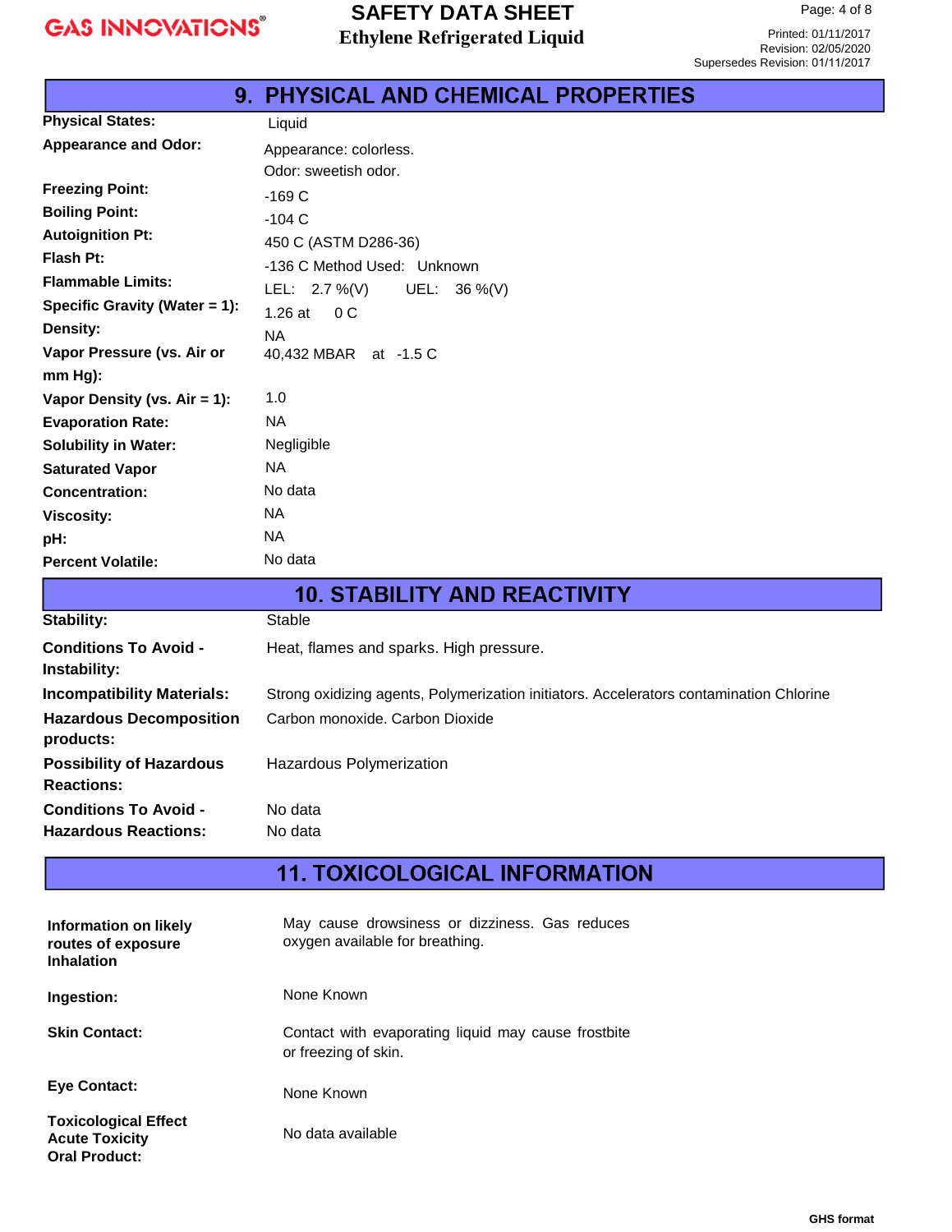**Specified substance(s) ethylene**

**Dermal Product: Specified substance(s) ethylene**

**Inhalation Product: Specified substance(s) ethylene**

**Repeated dose toxicity Product: Specified substance(s) ethylene**

**Skin corrosion/irritation Product: Specified substance(s) ethylene**

**Serious eye damage/eye Product: Specified substance(s) ethylene**

**Respiratory or skin sensitization Product: Specified substance(s) ethylene**

**Serious eye damage/eye Product: Specified substance(s) ethylene**

**Mutagenicity**

**In vitro Product: Specified substance(s) Ethylene**

**In vivo Product: Specified substance(s) ethylene**

**Carcinogenicity Product: Specified substance(s) ethylene**

**Reproductive toxicity Product: Specified substance(s) ethylene**

**Specified target organ toxicity- single exposure Product: Specified substance(s) ethylene**

### **SAFETY DATA SHEET Ethylene Refrigerated Liquid**

Printed: 01/11/2017 Revision: 02/05/2020 Supersedes Revision: 01/11/2017

Page: 5 of 8

No data available

No data available No data available

No data available No data available

No data available No data available

No data available No data available

No data available No data available

No data available No data available

No data available No data available

No data available

No data available

No data available No data available

No data available No data available

No data available No data available

No data available No data available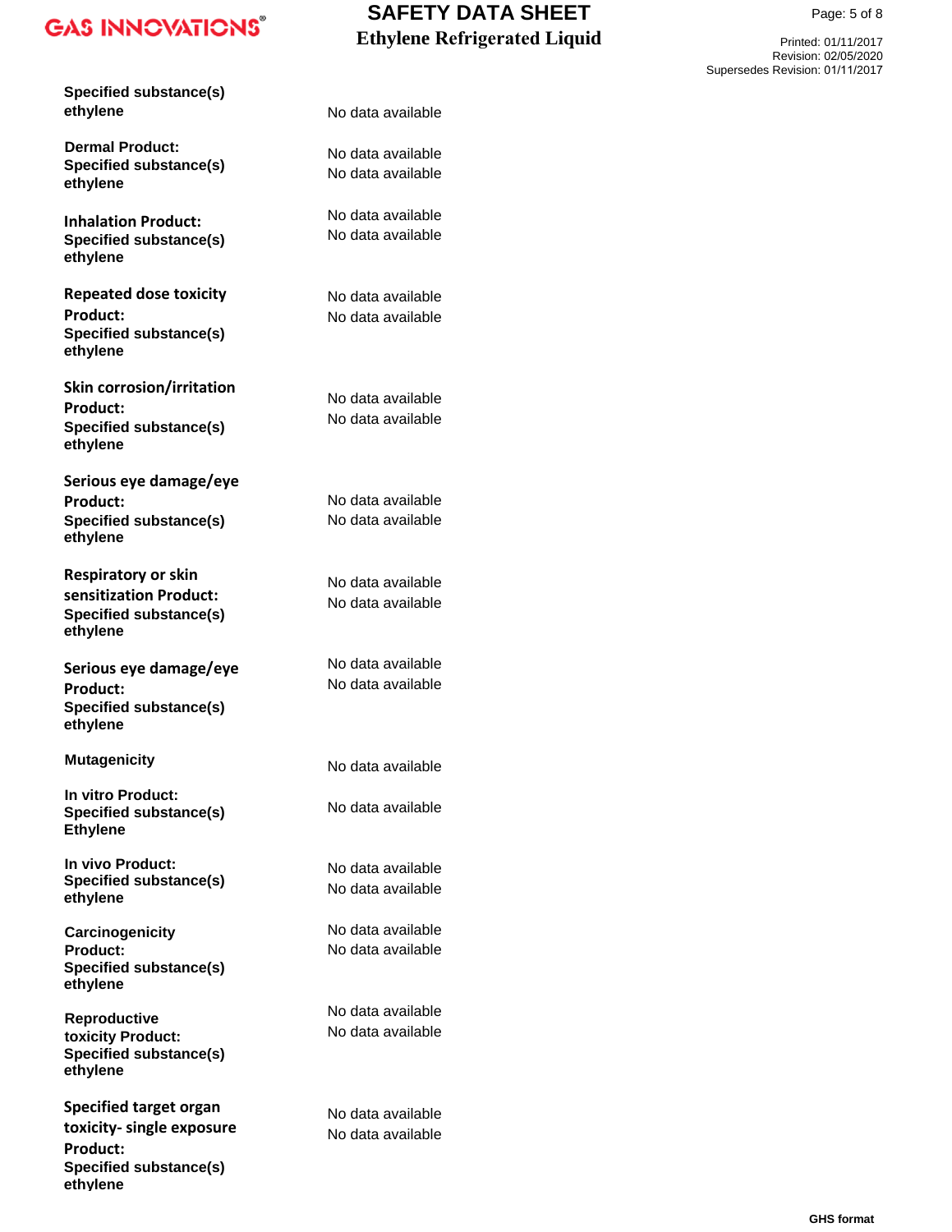### **SAFETY DATA SHEET Ethylene Refrigerated Liquid**

**Aspiration hazard Product: Specified substance(s) ethylene**

No data available No data available

Printed: 01/11/2017 Revision: 02/05/2020 Supersedes Revision: 01/11/2017

|                                                                                                               | <b>12. ECOLOGICAL INFORMATION</b>                           |
|---------------------------------------------------------------------------------------------------------------|-------------------------------------------------------------|
| <b>Toxicity</b>                                                                                               | No data available                                           |
| <b>Acute toxicity</b><br><b>Fish Product:</b><br>Specified substance(s)<br>ethylene                           | No data available<br>No data available                      |
| <b>Aquatic invertebrates Product:</b><br><b>Specified substance(s)</b><br>ethylene<br><b>Chronic toxicity</b> | No data available<br>No data available                      |
| <b>Fish Product:</b><br><b>Specified substance(s)</b><br>ethylene                                             | No data available<br>No data available                      |
| <b>Aquatic invertebrates Product:</b><br><b>Specified substance(s)</b><br>ethylene                            | No data available<br>No data available                      |
| <b>Toxicity to Aquatic Plants</b><br>Product:<br>Specified substance(s)<br>ethylene                           | No data available<br>No data available                      |
| <b>Persistence and degradability</b>                                                                          | No data available                                           |
| <b>Biodegradation Product:</b><br><b>Specified substance(s)</b><br>ethylene                                   | No data available<br>No data available                      |
| <b>Biological Oxygen Demand</b><br>Product:<br>Specified substance(s)<br>ethylene                             | No data available<br>No data available                      |
| <b>Chemical Oxygen Demand</b><br><b>Product:</b><br><b>Specified substance(s)</b><br>ethylene                 | No data available<br>No data available                      |
| <b>BOD/COD Product:</b><br><b>Specified substance(s)</b><br>ethylene                                          | No data available<br>No data available                      |
| <b>Bioaccumulative potential</b><br><b>Product:</b><br><b>Specified substance(s)</b><br>ethylene              | No data available<br>No data available<br>No data available |
| <b>Mobility in soil:</b><br>ethylene                                                                          | No data available                                           |
| <b>Results of PBT and vPvB</b><br>assessment:<br>ethylene:                                                    | No data available<br>No data available                      |

No data available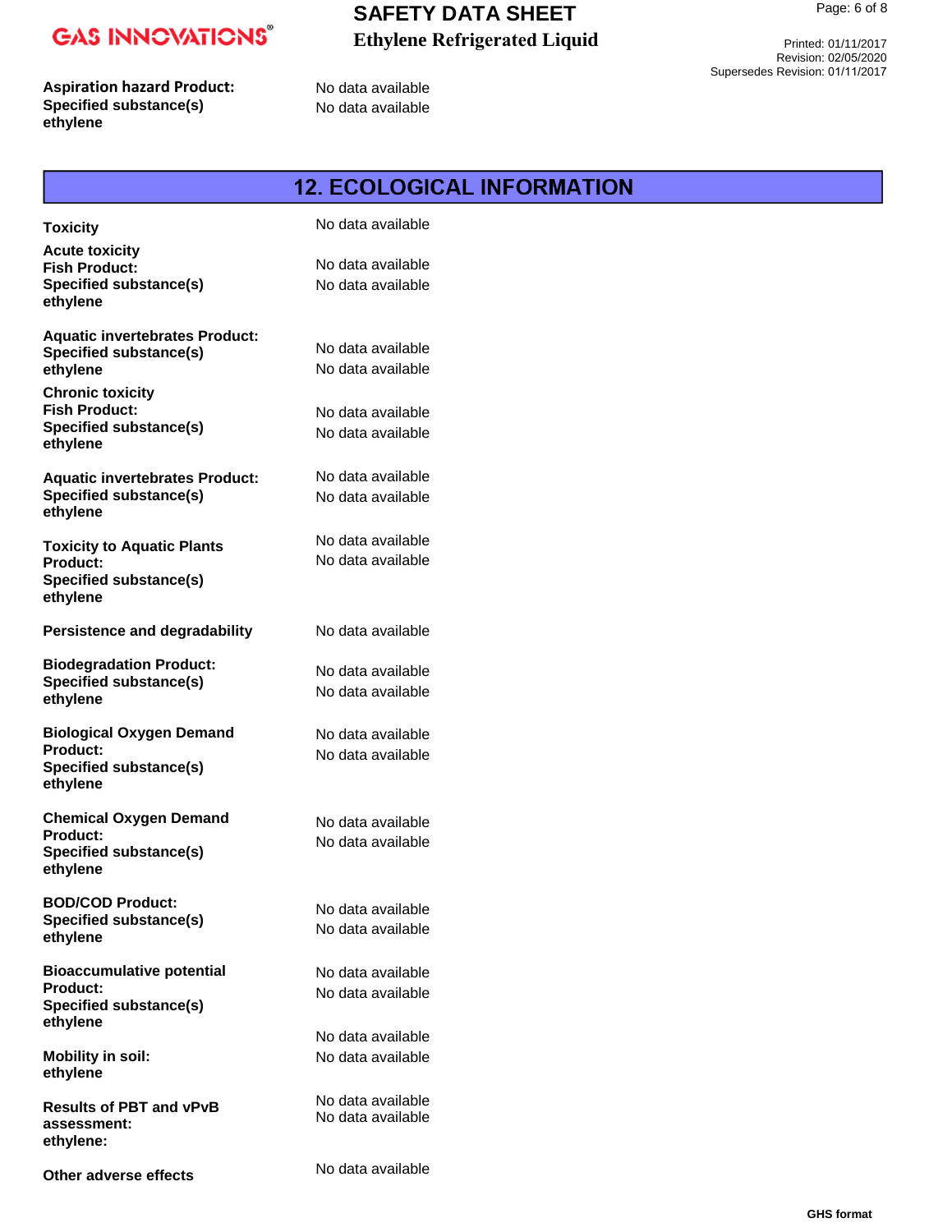#### **SAFETY DATA SHEET Ethylene Refrigerated Liquid**

Printed: 01/11/2017 Revision: 02/05/2020 Supersedes Revision: 01/11/2017

### **13. DISPOSAL CONSIDERATIONS**

**Waste Treatment Methods General Information:** No Data Available

**Waste Disposal Method:** Discharge, treatment, or disposal may be subject to national, state, or local laws. Contract with a licensed chemical disposal agency. Since emptied containers retain product residue, follow label warnings even after container is emptied. Residual vapors may explode on ignition; do not cut, drill, grind, or weld on or near this container

### **14. TRANSPORT INFORMATION**

Important Note: Shipping descriptions may vary based on made of transport, quantities, package size, and/or origin and destination. Consult your company's Hazardous Materials/Dangerous Goods expert for information specific to your situation.

**DOT**

Possible Shipping Description(s):

UN 1038 Ethylene, REFRIGERATED LIQUID 2.1

#### **IMDG – International Maritime Dangerous Goods Code**

Possible Shipping Description(s):

UN 1038 Ethylene, REFRIGERATED LIQUID 2.1

**IATA**

Class forbidden on passenger aircraft

### **15. REGULATORY INFORMATION**

**Safety, health and environmental regulations/legislation specific for the substance or mixture:**

**This product has been classified in accordance with hazard criteria of Controlled Products Regulations and the MSDS contains all the information required by the Controlled Products Regulations. WHMIS (Canada) Status:** controlled **WHMIS (Canada) Hazard Classification:** A, B/1, D/2/B

**SARA 311-312 Hazard Classification(s):** Immediate (acute) health hazard Fire hazard Reactive hazard Sudden release of Pressure  **US EPCRA (SARA Title III) Section 313 – Toxic Chemical List** ETHYLENE

 **OSHA:** hazardous

**TSCA (US Toxic Substances Control Act):** This product is listed on TSCA inventory. Any impurities present in this product are exempt from listing.